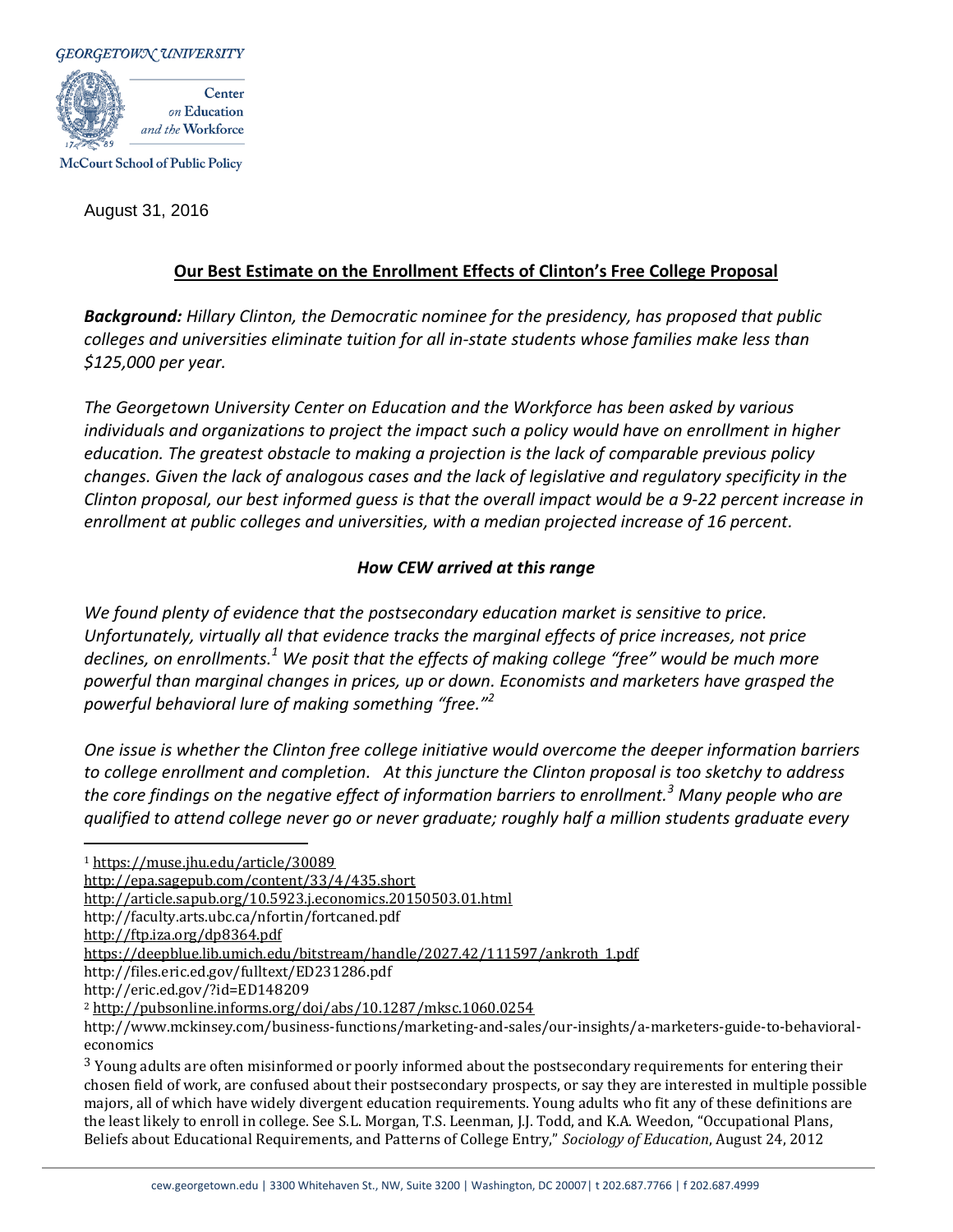

**McCourt School of Public Policy** 

*year with test scores in the upper half of their high school class but never go on to get a certificate or college degree.* 

*A second issue is that the relationship between particular curriculums and learning and earnings outcomes is opaque, at best. While there has been tremendous technical progress on measuring postsecondary program level earnings outcomes through the funding of state administrative data systems (SLDS), these systems are not extensively integrated into policy or practice. And they are not part of the Clinton proposal as far as we can tell.* 

*Nevertheless, some good examples may shed some light on the sheer volume of the expected increase in enrollment. For example, when the Middle Income Student Assistance Act of 1978 was passed, lifting restrictions on low-interest student loans, demand exploded.<sup>4</sup> Federal subsidies of the program went up by a factor of six times in just two years. Other decreases in tuition have had some short-term effect, but there is little evidence of significant long-term changes in enrollment.<sup>5</sup> None of these examples, however, involved dropping tuition altogether.*

*The best recent analog is probably the Tennessee Promise program, which made public community and technical colleges free in Tennessee, beginning in 2015. This resulted in enrollment increases of about 20-25 percent in the first year. 6,7 The Center's projections were calculated using those results, other data sources, and best-guess assumptions. (It is important to note that the Tennessee example involves making only public two-year colleges free, not all public two-year and four-year institutions, as Clinton is proposing.)*

*In creating these estimates, we used three sets of figures, corresponding to what we would expect to be low, medium and high responsiveness to implementation of a free college plan. We estimate that the actual response would be closest to our median estimates, but give the range of figures so policy leaders can prepare for different scenarios.*

[free-community-college-plan-the-evidence/](https://www.washingtonpost.com/news/storyline/wp/2015/01/09/how-many-students-will-sign-up-for-obamas-free-community-college-plan-the-evidence/)

 $\overline{a}$ 

<sup>4</sup> [http://www.nytimes.com/1981/08/23/nyregion/public-college-students-to-bear-most-of-cuts-in-guaranteed-loan](http://www.nytimes.com/1981/08/23/nyregion/public-college-students-to-bear-most-of-cuts-in-guaranteed-loan-program.html?pagewanted=all)[program.html?pagewanted=all](http://www.nytimes.com/1981/08/23/nyregion/public-college-students-to-bear-most-of-cuts-in-guaranteed-loan-program.html?pagewanted=all)

<sup>5</sup> About two dozen small liberal-arts colleges have decreased tuition, some by up to 43 percent. Typically, these colleges have seen a short-term increase in applications and enrollment, but over the long term, the gains have not always been sustainable. Some parents and students prefer a higher-priced college with larger discounts. [https://www.insidehighered.com/news/2013/09/16/small-private-colleges-steeply-cut-their-sticker-price-will-it](https://www.insidehighered.com/news/2013/09/16/small-private-colleges-steeply-cut-their-sticker-price-will-it-drive-down-college)[drive-down-college](https://www.insidehighered.com/news/2013/09/16/small-private-colleges-steeply-cut-their-sticker-price-will-it-drive-down-college)

<sup>6</sup> Enrollment increased at community colleges by 24.7 percent and at technical colleges by 20 percent. [https://www.washingtonpost.com/news/storyline/wp/2015/01/09/how-many-students-will-sign-up-for-obamas-](https://www.washingtonpost.com/news/storyline/wp/2015/01/09/how-many-students-will-sign-up-for-obamas-free-community-college-plan-the-evidence/)

<sup>7</sup> In another example, enrollment at some Texas community colleges increased by about 20 percent as college taxing districts expanded over time, allowing them to cut tuition by an average of 50 percent.

[https://www.washingtonpost.com/news/storyline/wp/2015/01/09/how-many-students-will-sign-up-for-obamas](https://www.washingtonpost.com/news/storyline/wp/2015/01/09/how-many-students-will-sign-up-for-obamas-free-community-college-plan-the-evidence/)[free-community-college-plan-the-evidence/](https://www.washingtonpost.com/news/storyline/wp/2015/01/09/how-many-students-will-sign-up-for-obamas-free-community-college-plan-the-evidence/)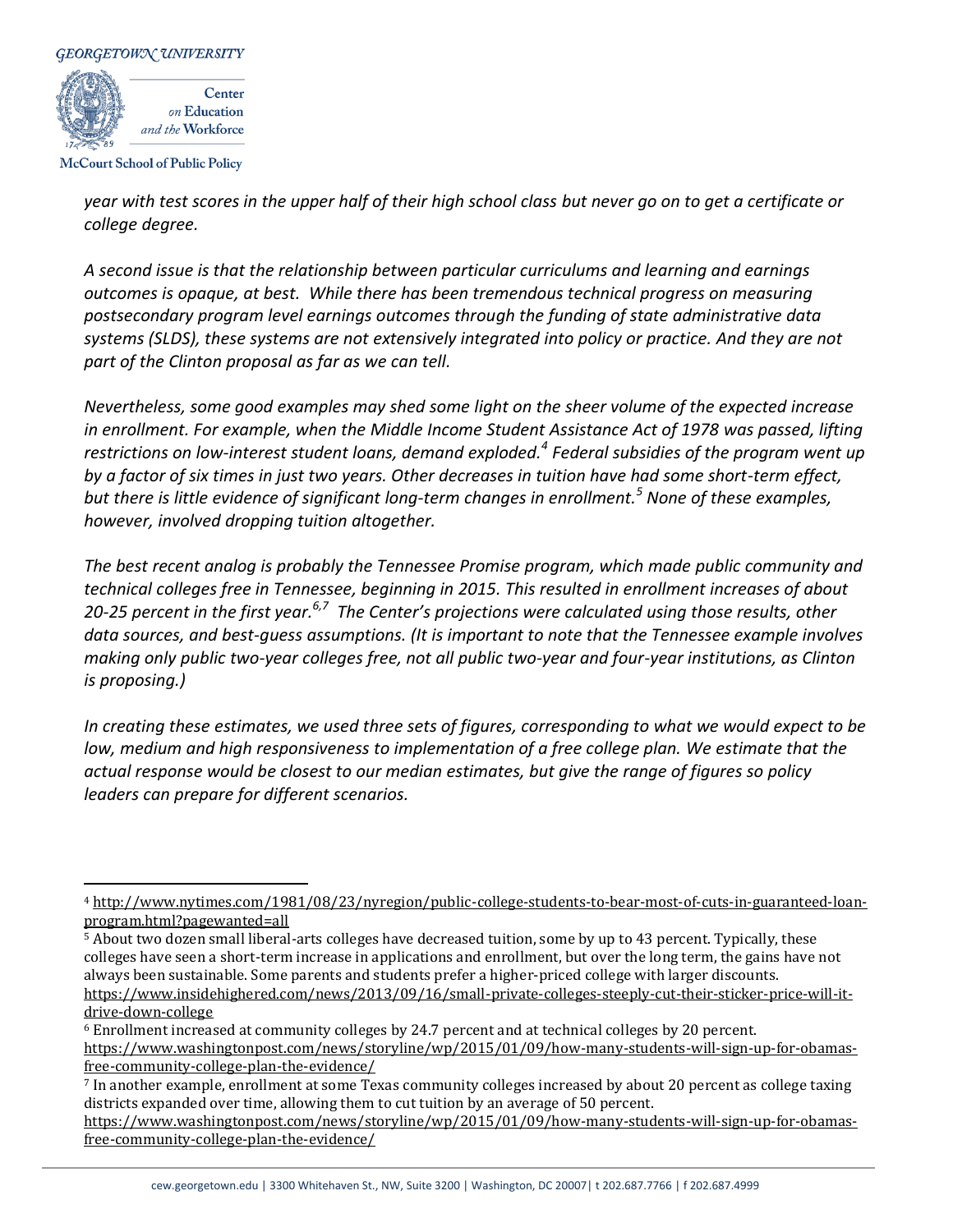

**McCourt School of Public Policy** 

 $\overline{a}$ 

### **Findings**

The Georgetown University Center on Education and the Workforce projects that the free college plan proposed by Hillary Clinton would result in an increase in enrollment at public colleges and universities of 9 percent to 22 percent, with a median estimate of 16 percent.

To arrive at this estimate, we project:

- Enrollment at private colleges would decline by 7-15 percent, with a median estimate of 11 percent. We believe that a significant number of students attending private colleges and universities, particularly less selective ones, would be lured to transfer to public colleges because they would no longer have to pay tuition.<sup>8</sup>
- The largest enrollment increases in public colleges would be at open-access institutions. The range of potential increases is 13-31 percent, with a median projection of 23 percent. The enrollment would rise at these institutions so much for three primary reasons:
	- $\circ$  They have potentially unlimited enrollment because everyone who applies is accepted.
	- $\circ$  Students who cannot afford private colleges and do not qualify for more selective public universities would have no choice but to go to open-access institutions if they want to go to college.
	- $\circ$  There would be a cascading effect as students who could not get admitted to more selective flagship and mid-tier public universities choose to go to open-access institutions.

In making these projections, we assume that selective public universities will not increase capacity, or increase it very little. Mid-tier public universities typically have some room to grow, but they can't grow overnight by up to 22 percent.

We would expect selective institutions to fill first. State flagships and the most selective publics would experience a surge in applicants, but could become even more selective by turning more prospective students away. The most selective colleges and universities would have their pick of the most qualified and highest achievement students from their expanded pool of applicants. Then, the mid-tier public universities would have their pick of the students who were well-qualified but couldn't get into the flagships.

<sup>&</sup>lt;sup>8</sup> Public institutions' enrollments are also related to the cost of alternatives such as private institutions and vice versa, suggesting that relative prices help determine the balance between sectors. <http://epa.sagepub.com/content/33/4/435.short>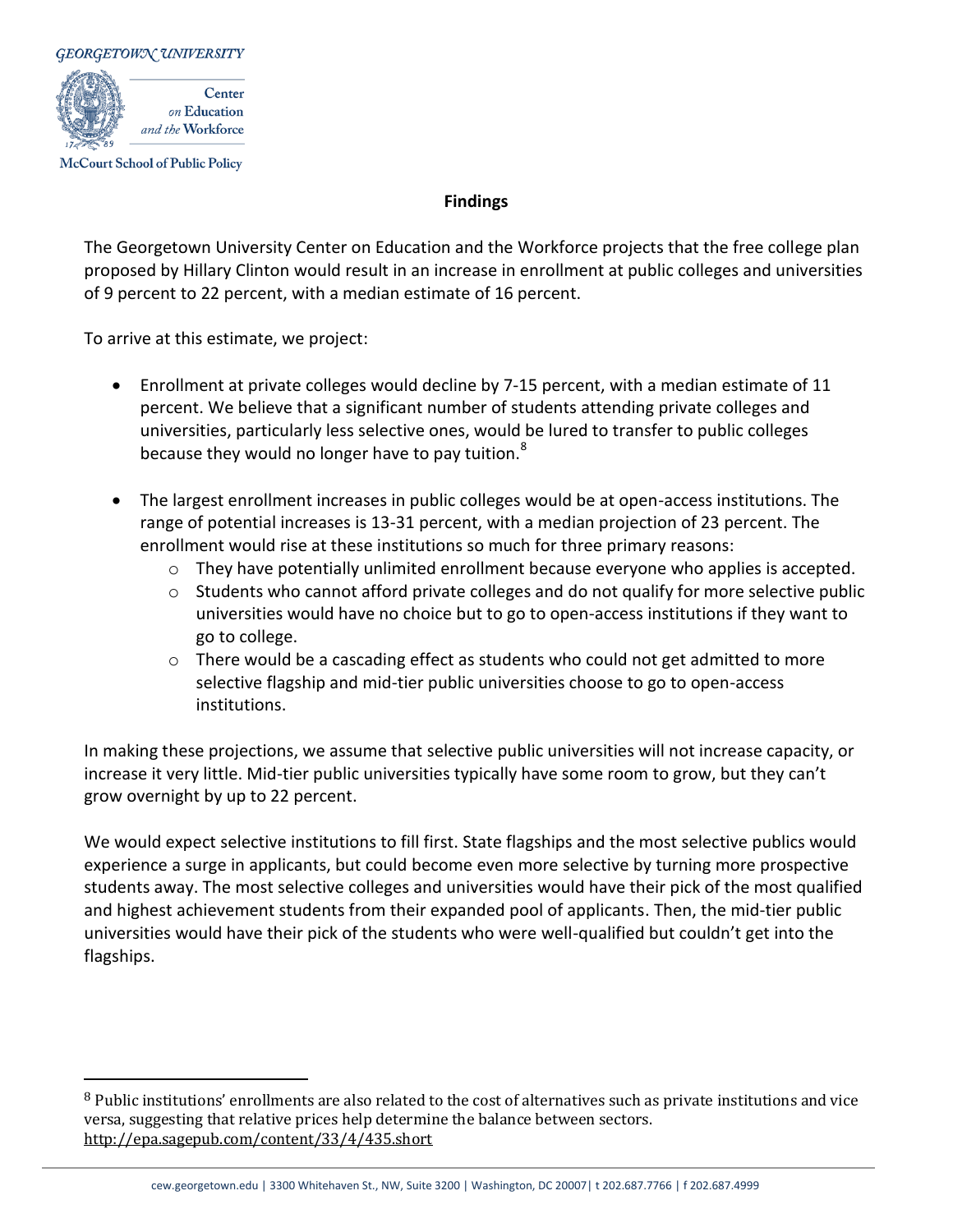

**McCourt School of Public Policy** 

 $\overline{a}$ 

The result is that, in a cascading effect, less qualified candidates would get bumped down the chain into less-selective and open-access colleges. California's three-tiered public university system has demonstrated this effect for years, and we would expect it to be mirrored in other states.<sup>9</sup>

In addition, we expect that the greatest growth in new students would be among those who had not been considering higher education as an option until it was made free. The preparation and interests of those students would likely make them better suited for open-access institutions, such as community and technical colleges, than for four-year Bachelor's level colleges and universities.

Around three-quarters of the enrollment growth in the public college sector would result from overall increases in college enrollment; the other quarter would result from declines in private college enrollment.

### **Effects on Class/Racial Diversity**

Since test scores are correlated with race/ethnicity and family income, increased selectivity based on this factor would likely negatively impact diversity at the top tier of public institutions.<sup>10</sup>

Furthermore, upper-middle and higher income families would have the greatest incentive to switch: they face the highest tuition at private institutions and would therefore stand to benefit the most from switching to free public institutions.<sup>11</sup> These families are overwhelmingly white.

We surmise that the most prestigious private universities in the U.S. would be relatively unaffected by the Clinton plan because of the perceived value of a degree from those universities. Even when faced with free competition, we believe that a sizable number of consumers would still elect to pay tuition at a highly-ranked private university. The question would be where does that perceived value of prestige begin to dissipate? Is it after the top 250 private universities? The top 100? The top 20? In any case, the financial resources, recruiting networks, and enrollment policies of those institutions would allow them to be as diverse as they choose to be.

<sup>9</sup> The California Master Plan, for example, limits attendance to the University of California system to the top 12.5 percent of high school graduates in the state, and to the California State University system to the top 33 percent of high school graduates. All other high school graduates are directed to the state community college system. <http://www.ucop.edu/acadinit/mastplan/mpsummary.htm>

<sup>10</sup> A historical case can help shed some light here: the imposition of tuition at CUNY for the first-time in 1976 along with other changes was related to an increase in diversity as white students less likely to qualify for means-tested financial aid sought alternatives[. https://works.bepress.com/ezekiel\\_dixon-roman/9/](https://works.bepress.com/ezekiel_dixon-roman/9/)

[http://www.cshe.berkeley.edu/sites/default/files/shared/publications/docs/ROPS.CSHE\\_.10.15.Geiser.RaceSAT.10.2](http://www.cshe.berkeley.edu/sites/default/files/shared/publications/docs/ROPS.CSHE_.10.15.Geiser.RaceSAT.10.26.2015.pdf) [6.2015.pdf](http://www.cshe.berkeley.edu/sites/default/files/shared/publications/docs/ROPS.CSHE_.10.15.Geiser.RaceSAT.10.26.2015.pdf)

[http://www.aera.net/Newsroom/Recent-AERA-Research/Exploring-the-Effects-of-Relative-Tuition-Increases-on](http://www.aera.net/Newsroom/Recent-AERA-Research/Exploring-the-Effects-of-Relative-Tuition-Increases-on-the-Racial-Ethnic-Composition-of-Public-Colleges)[the-Racial-Ethnic-Composition-of-Public-Colleges](http://www.aera.net/Newsroom/Recent-AERA-Research/Exploring-the-Effects-of-Relative-Tuition-Increases-on-the-Racial-Ethnic-Composition-of-Public-Colleges)

<sup>11</sup> <https://www.brookings.edu/research/who-would-benefit-most-from-free-college/>